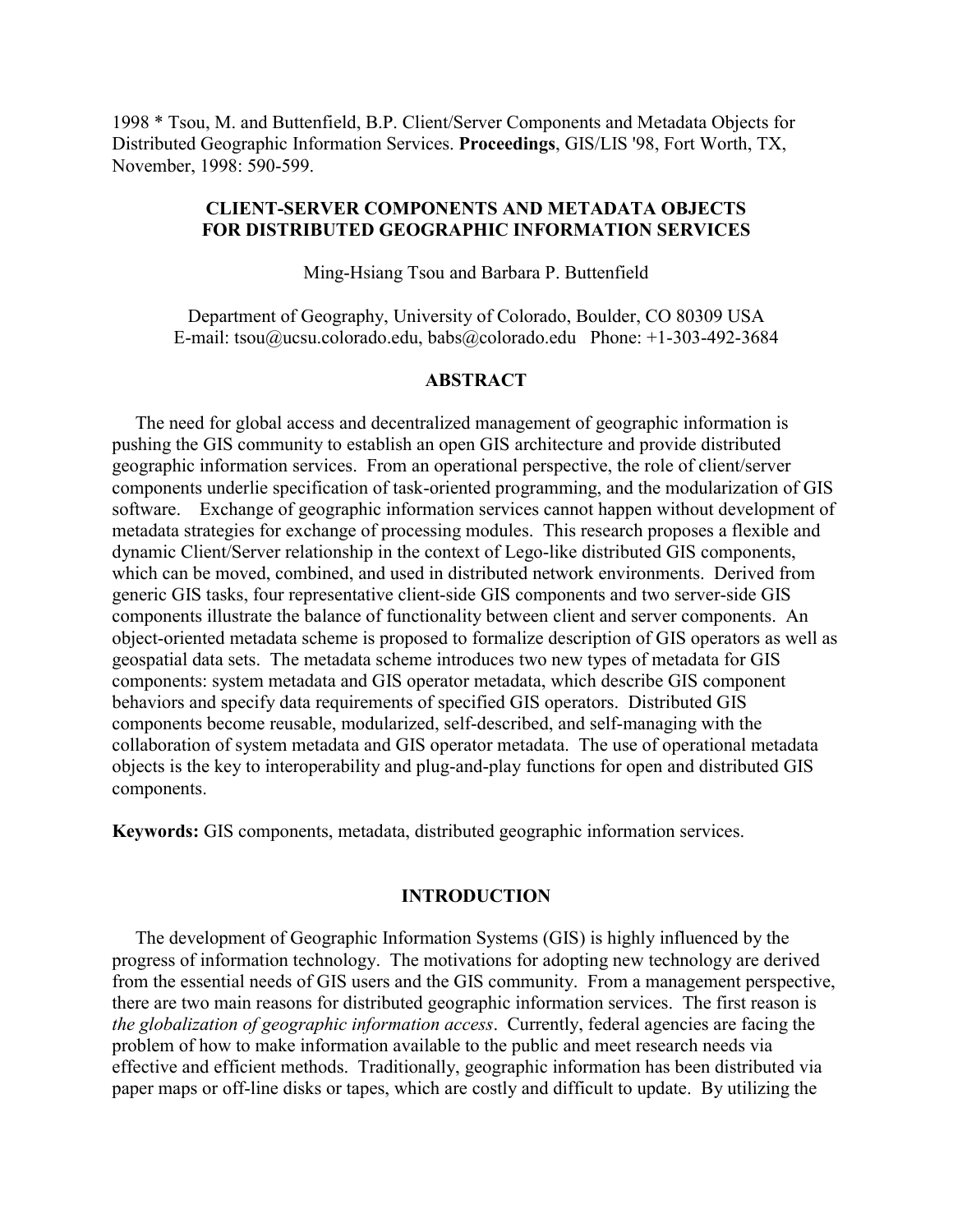Internet and the rapid growth of network communications, the GIS community will be able to provide on-line, distributed geographic information services on the Internet accessible to everyone in the world in a fast and economic way.

 The second reason for distributed geographic information services is *the decentralization of geographic information management*. More and more GIS applications and projects focus on a large scope of spatial problems and deal with huge databases. Many federal institutions and agencies are facing the problem of managing such huge databases. Huge and bulky GIS databases cause serious management problems, including maintaining, updating, and exchanging geographic information. Therefore, federal agencies are looking for new ways to more widely and effectively disseminate data, primarily via the Internet (Jones, 1997). On-line, distributed geographic information services under an open and distributed GIS architecture will facilitate the decentralization of colossal GIS databases. One advantage is that the update and maintenance of specific geospatial data sets may be more appropriately associated with one site rather than another. Another advantage is the increased reliability, where failure at one site will not mean failure of the entire geographic information services (Worboy, 1995). Thus, an open and distributed GIS environment will improve the efficiency of GIS database management.

 In the GIS community, many research projects conducted by both academia and industry have begun to focus on how to provide distributed geographic information services to the public and researchers (Huse, 1996; Zhang and Lin, 1996; Plewe, 1997; Buttenfield, 1997). However, the current main problem for distributed geographic information services is the lack of a free communication environment. The GIS community needs to deploy a comprehensive architecture for distributed geographic information services. Several organizations and GIS projects currently are focusing on the integration and interoperability for open and distributed geographic information services, including Alexandria Digital Library Projects (Buttenfield and Goodchild, 1996), ISO/TC211 (Ostensen, 1995), and the Open GIS project (Buehler and McKee, 1996). This paper extends the basic concepts of these projects, then defines the roles of Client/Server components and proposes a metadata objects scheme by addressing two major problems in the development of distributed geographic information services.

### **PROBLEMS IN THE DEVELOPMENT OF DISTRIBUTED GIS**

 The first problem in developing distributed GIS is the lack of an architecture which can provide a logical construction of systems. Most current on-line geographic information services adopt a quick, ad hoc, technology-centered approach to provide a "temporary" solution. Once the technology changes, everything in the previous system is abandoned and a whole new system has to be designed and implemented. Without an open architecture, distributed GIS would not be widely used by the GIS community due to the short-term life cycle and rapid change in information technology. A comprehensive architecture will facilitate the development of open and distributed GIS from an ad-hoc, short-term strategy to a long-term, logical, and sustainable development strategy.

 The second problem is that current development of open and distributed GIS mainly focuses on the database issue and data interoperability. However, GIS systems are both data-oriented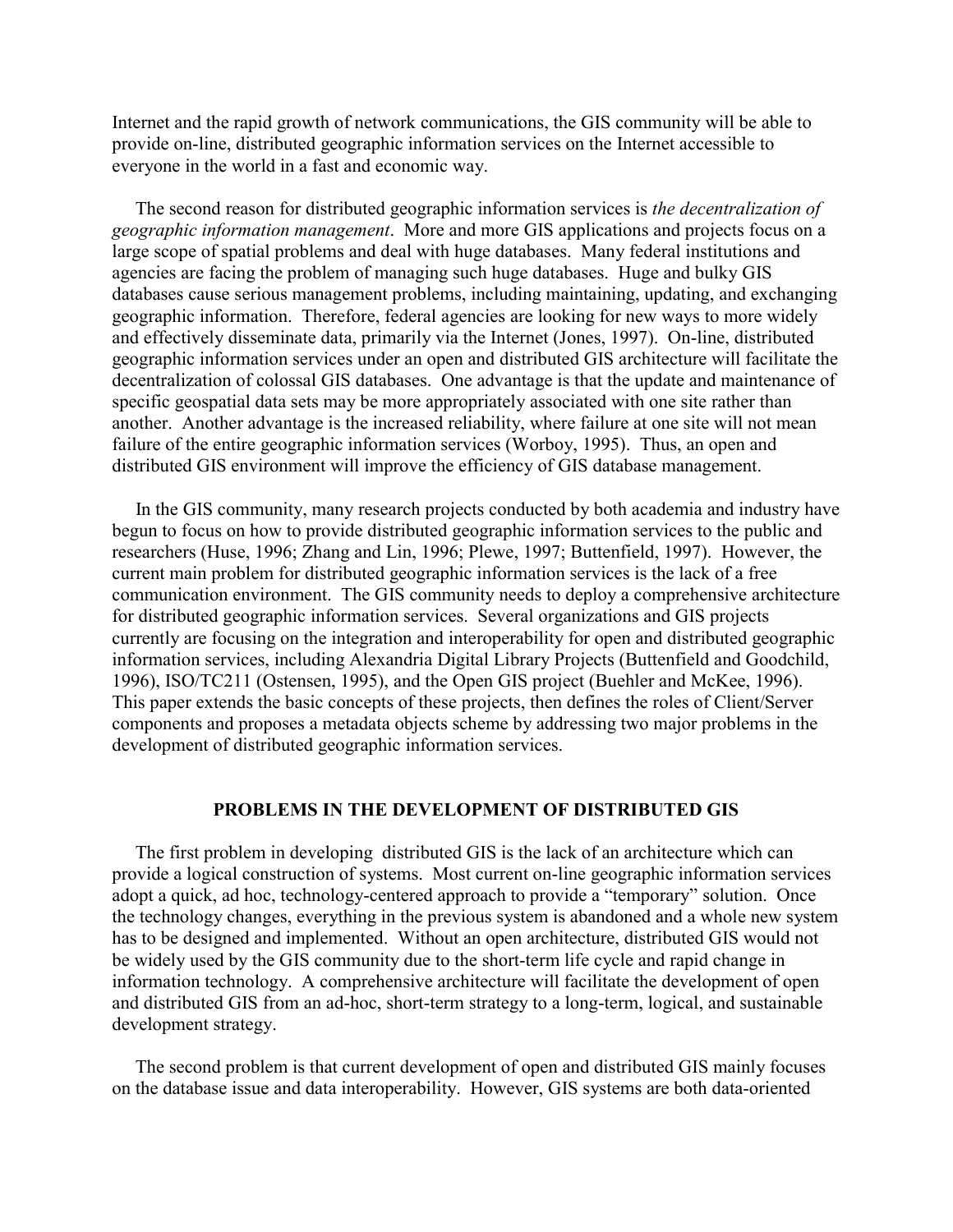and task-oriented. Besides the consideration of data interoperability, the GIS community needs to deploy the architecture from an operational perspective, which includes the definition of Client/Server component relationships and the interactions between data objects and GIS operators. Without taking GIS operations and practical use into consideration, the data interoperability may become unrealistic and have some implicit defects when being applied in the real case.

## **SERVICES AND METADATA IN AN OPEN ENVIRONMENT**

 From an operational perspective, two major issues must be addressed to establish an open GIS architecture in distributed network environments. The first issue is the definition of Client/Server relationships delivering heterogeneous services. In distributed network environments, the major obstacle is the integration of services. A key issue for the integration is the development of "independent" client-components and server-components along with formal definitions of their interactions and relationships. The second issue is the formalization of metadata for GIS operators, which incorporates comprehensive description and functionality. In distributed network environments, data sets and operators are more dynamic, transportable, interoperable. A comprehensive formalization of both geospatial data and GIS operators will facilitate the effective and correct use of geographic information services. The content of formalization will include the identification and collaboration of distributed data objects and GIS operators. This paper proposes task-oriented distributed GIS components and an object-oriented metadata scheme for open and distributed GIS.

### **Task-Oriented Distributed GIS Components**

 Currently, both academic and industrial studies of on-line distributed systems are focusing on "distributed components" in open environments which can provide new capabilities for the next generation client/server architecture (Montgomery, 1997). Common Object Request Broker Architecture (CORBA) developed by the Object Management Group (OMG) and Distributed Component Object Model (DCOM) developed by Microsoft Corporation are two well-known examples of distributed component infrastructure (Orfali and Harkey, 1997). In both, distributed component object servers adopt the concepts of object-oriented modeling (OOM) and a distributed computing platform (DCP). In general terms, a distributed component is "a ready-torun package of code that gets dynamically loaded into your system to extend its functionality" (Pountain, 1997: 93). JAVA applets, ActiveX controls, or even plug-in functions for the Web browser can be called "distributed components". In principle, the features of distributed components are modular, interoperable, portable, reusable. They are both self-describing and self-managing. (Orfali at al, 1996; Pountain, 1997)

 In practice, distributed components are "Lego-like" pieces of binary code, which can be ported, combined and used in distributed network environments. The most important advantage for distributed components is independence from operating systems, hardware-platforms, network environments, vendors, and applications. The development of distributed components shifts the software paradigm from a monolithic, feature-heavy approach to a flexible,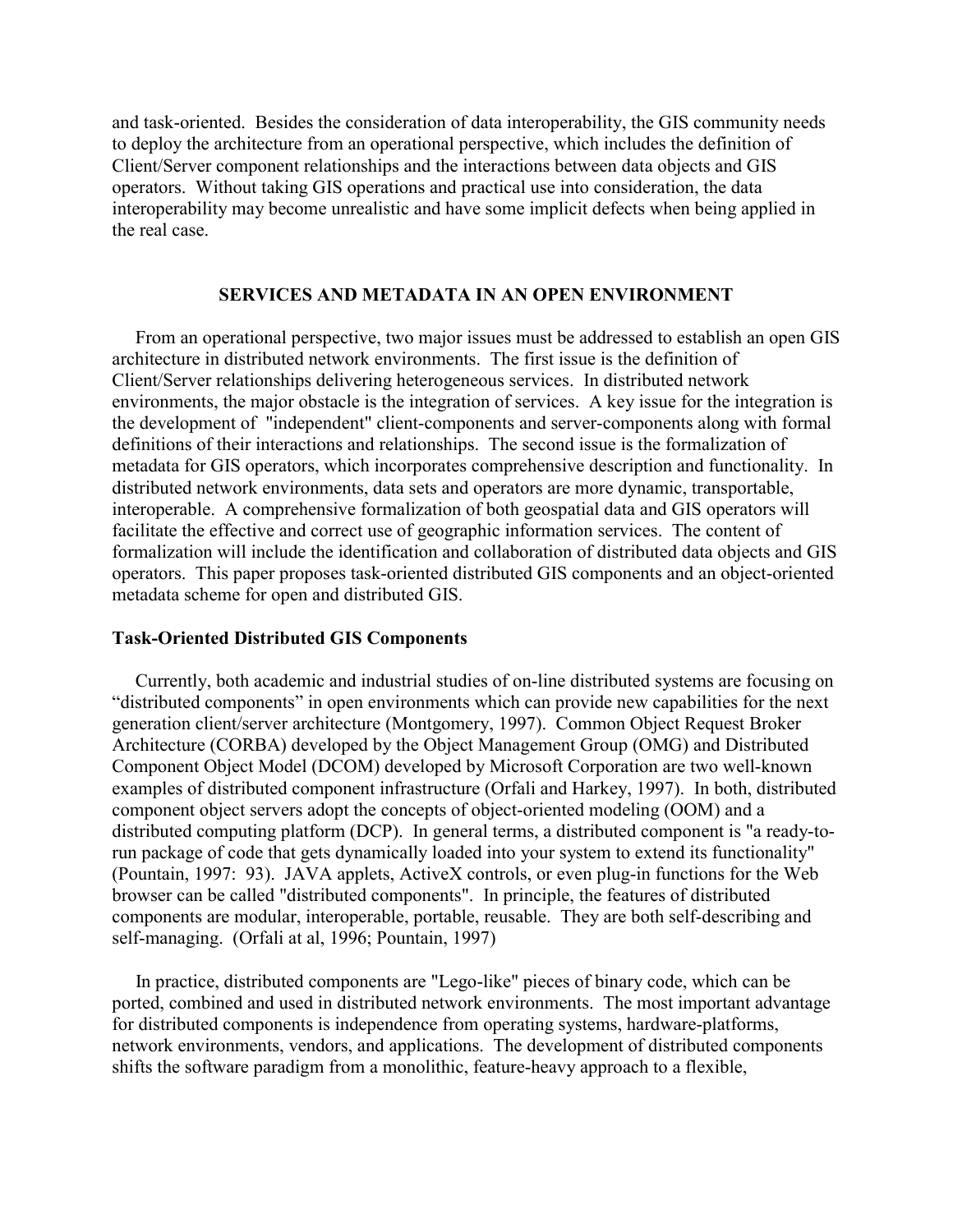modularized, and plug-and-play approach, which dramatically improves the cycles of program development and efficiency of software engineering.

 Figure 1 shows an example of a distributed map display component which can be used (for example) in a word processing application or a GIS package. The word processing application is combined with several distributed components, including a graphic user interface component, a spell checker, and so on. The map display component should be independent to the extent that it can be easily plugged into other packages when users need a map display function. Moreover, the component strategy is hierarchical. Here, the map component is made up of subcomponents, including (in this case projection control and vector display controls. Alternative sub-components can be added into a map display component to extend its display functions, such as adding a symbol display control.



*A Word Processor Package A Map Display Component*



# **Advantages of Task-Oriented Components**

 Task orientation provides a flexible and dynamic Client/Server relationship. Distributed component technology will allow different clients to access heterogeneous servers, which is an essential feature of an open and distributed GIS architecture. Distributed client-components and server-components can freely interact and inter-operate on the Internet (Figure 2). This allows users to select software modules from multiple GIS packages, intermixing these modules or even merging (for example) an ARC kriging process to an Intergraph MGE scale-changing routine, and integrate those procedures into IDRISI to merge with a Thematic Mapper classification routine. The principle is that various software modules reside on multiple servers, allowing clients distributed on local networks or on the Internet to access only the modules needed for a particular application. Users can select modules that work most efficiently, contain the most flexibility, the smallest disk overhead, etc. In this way, distributed component technology provides an effective and efficient mechanism to individualize and/or streamline one's software, according to one's tasks.



*Figure 2. The interaction between client-components and server components*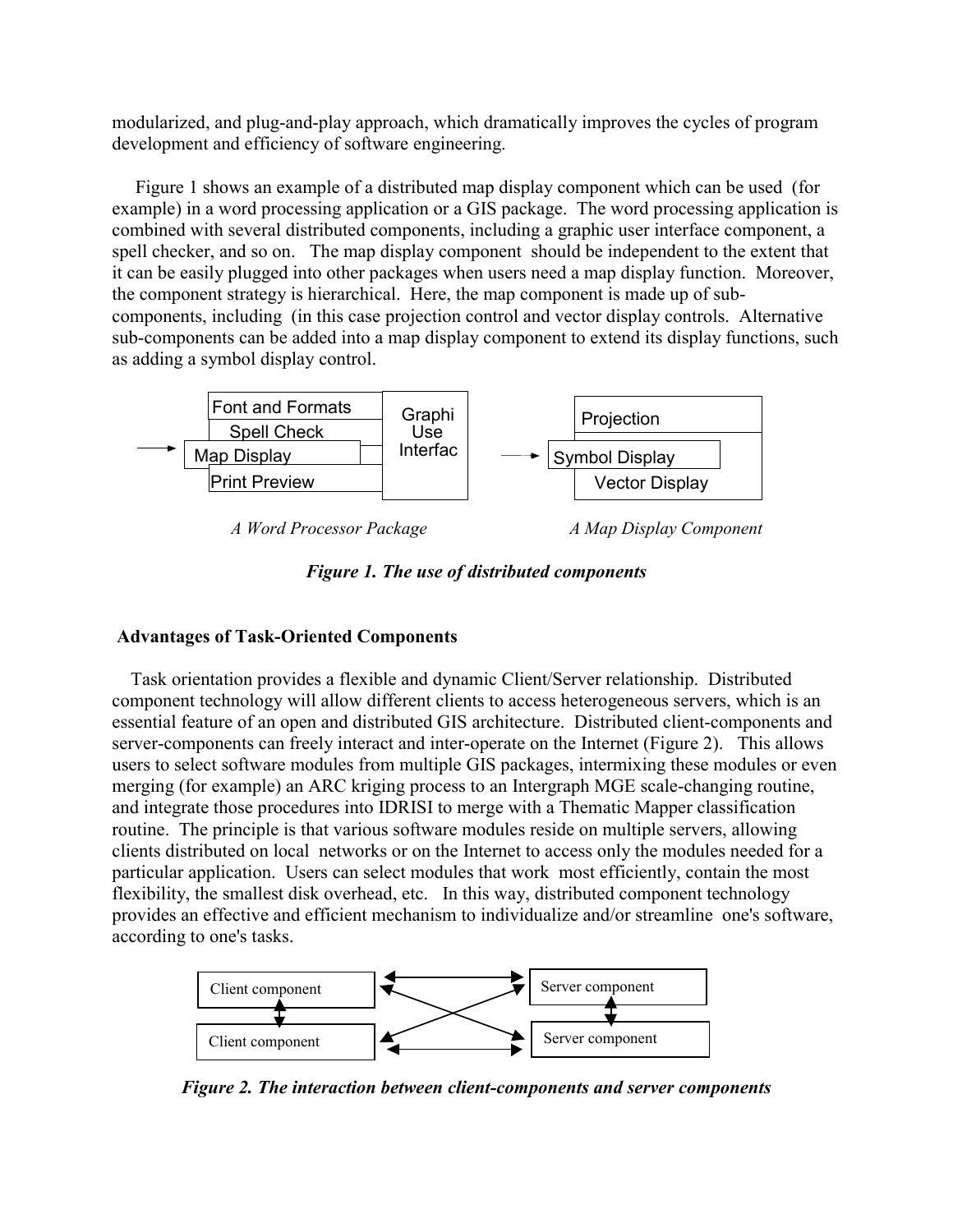Based on generic GIS tasks, we propose four classes of client-side GIS services.

- Spatial and text-based query services
- Map display services
- Data download, pre-processing, and integration services
- On-line GIS processing and spatial analysis services

We propose two classes of server-side GIS services.

- Database clearinghouse services
- GIS engine services

 These GIS services can be freely combined and used in an open and distributed GIS architecture, where GIS users build their specified, task-oriented GIS based on their needs. The availability of services must take into account issues of interoperating with a "thin client" or "thick client". In networking terminology, the thick client is defined as having operations and calculations executed on the client-side. On the other hand, a "thin client" may require that selected operations run on the server-side. Whether the client-side GIS component should be thick or thin will depend on the task and associated performance requirements. For example, it may be appropriate to use thick clients for map display services to let the user take over the many intuitive decisions of graphic design, layout, etc. Alternatively, network routing or location modeling may be better off to run on the server side because complicated calculations and algorithms may be more efficiently handled by the server, without an intervening network. The role of client and server components should be dynamic and changeable. The balance of functionality between client services and server components will be a critical issue for the success of open and distributed GIS.

 Additional advantages are also evident. In traditional GIS software, 90% of users use less than 10% of an application's features. These users must nonetheless pay for the full monolithic software suite, as opposed to licensing only those modules they require. The monetary issue is underscored by the computational overhead, disk space requirements, difficulty of installation, etc. The remaining 10% of advanced users requiring more complex features are dependent upon version update cycles that dictate when new features become available. It is probable that software licensing for individual task components, on a short- or long-term pricing structure, will begin to be available as open GIS architecture becomes commonplace.

# **An Object-Oriented Metadata Scheme**

 For distributed geographic information services, metadata is the information that supports the exchange of processing operations between client and server. (OGC, 1998) In general terms, metadata describes the content, quality, condition, and other characteristics of data. The major uses of metadata include: 1) organizing and maintaining an organization's investment in data; 2) providing information to data catalogs and clearinghouses; and 3) providing information to aid data transfer (FGDC, 1995). Little research has reported on formalization of metadata to distribute GIS operators, and geographic information services.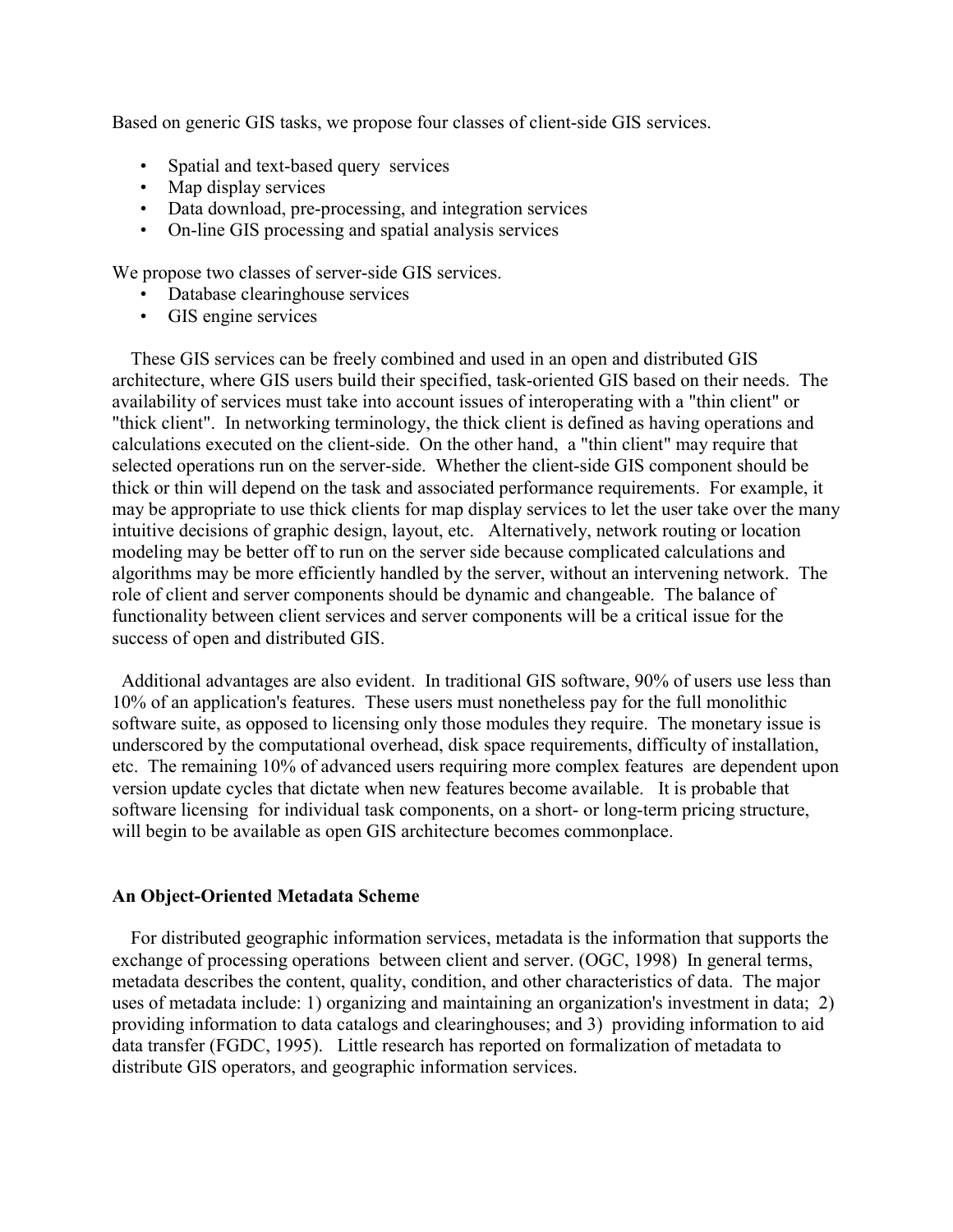This research proposes to adopt an object-oriented metadata scheme to solve the problem of the formalization of metadata for GIS operators in distributed network environments. Currently, many agencies are conducting metadata research (FGDC, 1995); individual research projects also address metadata issues, as for example the Alexandria Project (Smith, 1996). Existing work presents metadata schemes emphasize the establishment of a standardized format and adopt traditional relational database concepts, where each metadata item is represented as an individual record. However, ad-hoc approaches to the metadata issues do not scale and cause problems for interoperability (Baldonado et al., 1997). The standardization of metadata formats may undermine their application to services because it is impossible to design a single standard for heterogeneous geospatial data processing methods. Consider for example how a single standard would be inadequate to simultaneously describe both a TIN data model and a raster data model, without lots of extraneous fields. Likewise, a single service -based metadata model designed to describe both interpolation and buffering would be both cumbersome and inefficient. Thus a single standard for metadata likely will not be feasible.

 Recently, the metadata standards developed by ISO/TC211 (Kuhn, 1997; OGC, 1998) already mentioned that geospatial metadata may need some extensions, such as adding to an existing data elements or adding a new metadata element. These metadata schemes detach metadata from its own data, storing them separately in the database. The detachment of metadata and data jeopardizes the availability of metadata when geospatial data sets are frequently moved, downloaded or modified in the dynamic network environment. It is quite possible to lose metadata during data processing and copying. In fact, metadata are always problem- and application-dependent. This research suggests that the scheme of metadata for distributed information should embed metadata object within the data object itself. Figure 3 demonstrates these two different metadata schemes.

 There are several advantages for metadata encapsulation. First of all, metadata objects provide a flexible approach to construct metadata according to a specified data model. The adoption of object-oriented modeling methods will change the format of metadata from a traditional standard template to a flexible, dynamic structure. Second, when a user moves or copies geodata objects, metadata will automatically be exchanged. Users will never worry about where to find the metadata for their data objects. Third, encapsulation of metadata information will protect the metadata from outside environments. Only authorized programs can access the metadata information. Moreover, when a new geodata object is generated, the new metadata object can inherit most of its parent metadata





*Traditional Relational Metadata Scheme Encapsulated Metadata Scheme*

*Figure 3. Two metadata schemes*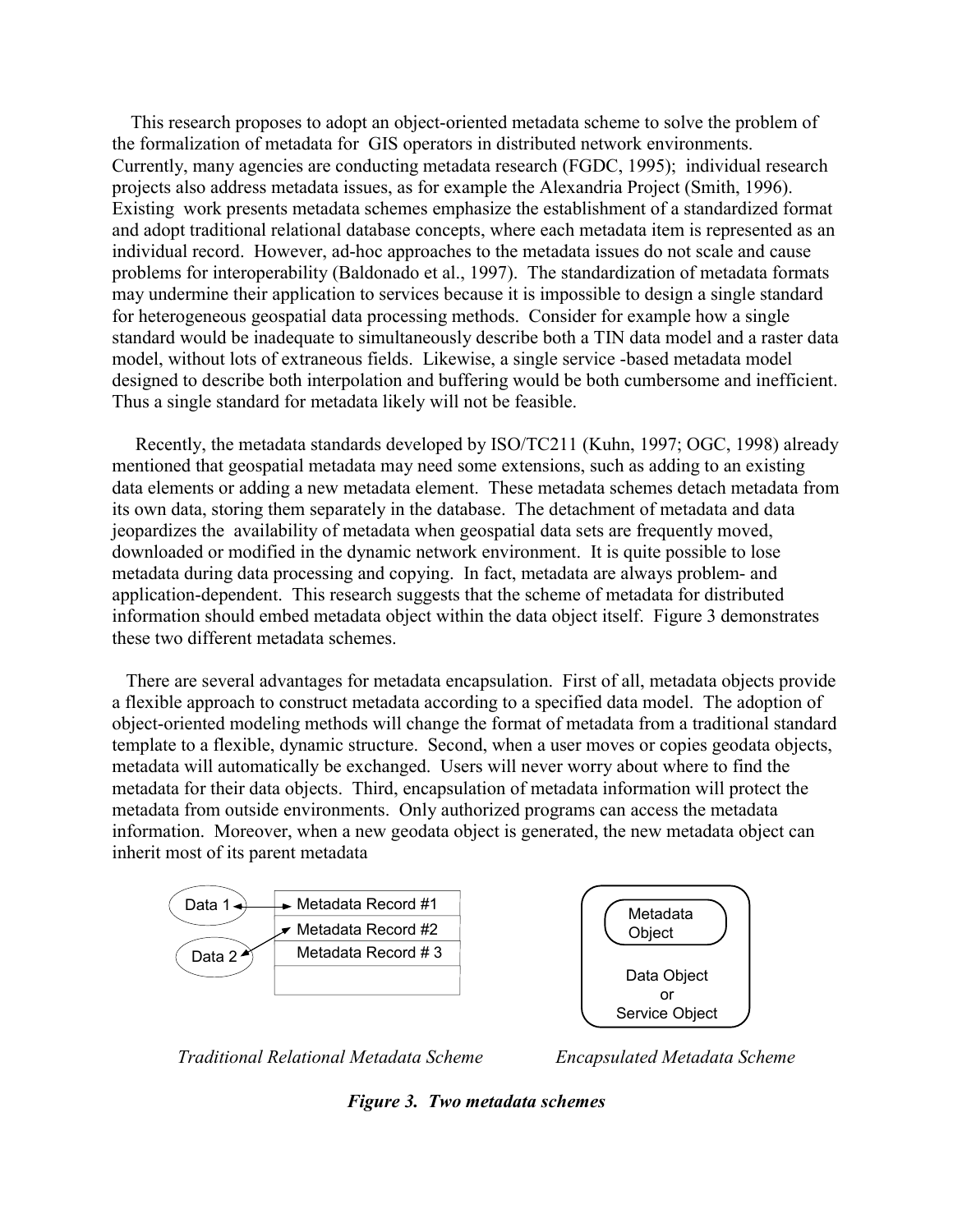information, and then add new metadata information for itself. For example, if a subset-area is "clipped" from a satellite image, the new metadata object will inherit the information about image resources, sensor types, and resolution from the original image and add new spatial boundary coordinates for the new metadata. In a comprehensive metadata object scheme, each data object should be able to automatically generate its own metadata object and encapsulate it into the data object in doing the process. Each geodata object must have its metadata in distributed geographic information environments and metadata objects can be retrieved from data objects and saved in a repository, and be accessed by other application programs.

 An object-oriented metadata scheme can be applied to objects defining geospatial data and services. For on-line GIS services, different GIS components will be developed and designed for their specific user tasks and functions. In order to effectively describe them, the component metadata need to be implemented inside each component. Metadata embedded in a GIS service should include two major parts: *system metadata* and *data-operation requirements* (Figure 4). The system metadata describes available functions, methods, and behaviors for system controls and program specifications. The data-operation requirement specifies the data requirements for the specified operations.



*Figure 4. The functions of GIS component metadata.*

For example, the map display service will embed system metadata for its "plug-in" function and the collaborations with other GIS components. The data-operation requirement will specify the requirements for the map display function, including "boundary coordinates", "projection method", and "scales". The information will be used to check if the available data object fulfills the requirements of the specified operation. With the collaboration of system metadata and dataoperation metadata, distributed GIS components will become reusable, modularized, selfdescribed, and self-managing. The use of GIS component metadata is the key to interoperability and plug-and-play function for open and distributed GIS components.

### **A FEW IMPEDIMENTS**

 Several classes of impediments to open-architecture GIS include computational obstacles and telecommunication bottlenecks. These are not trivial challenges to overcome, but they have been discussed at some length by other authors. Standard for data exchange forms another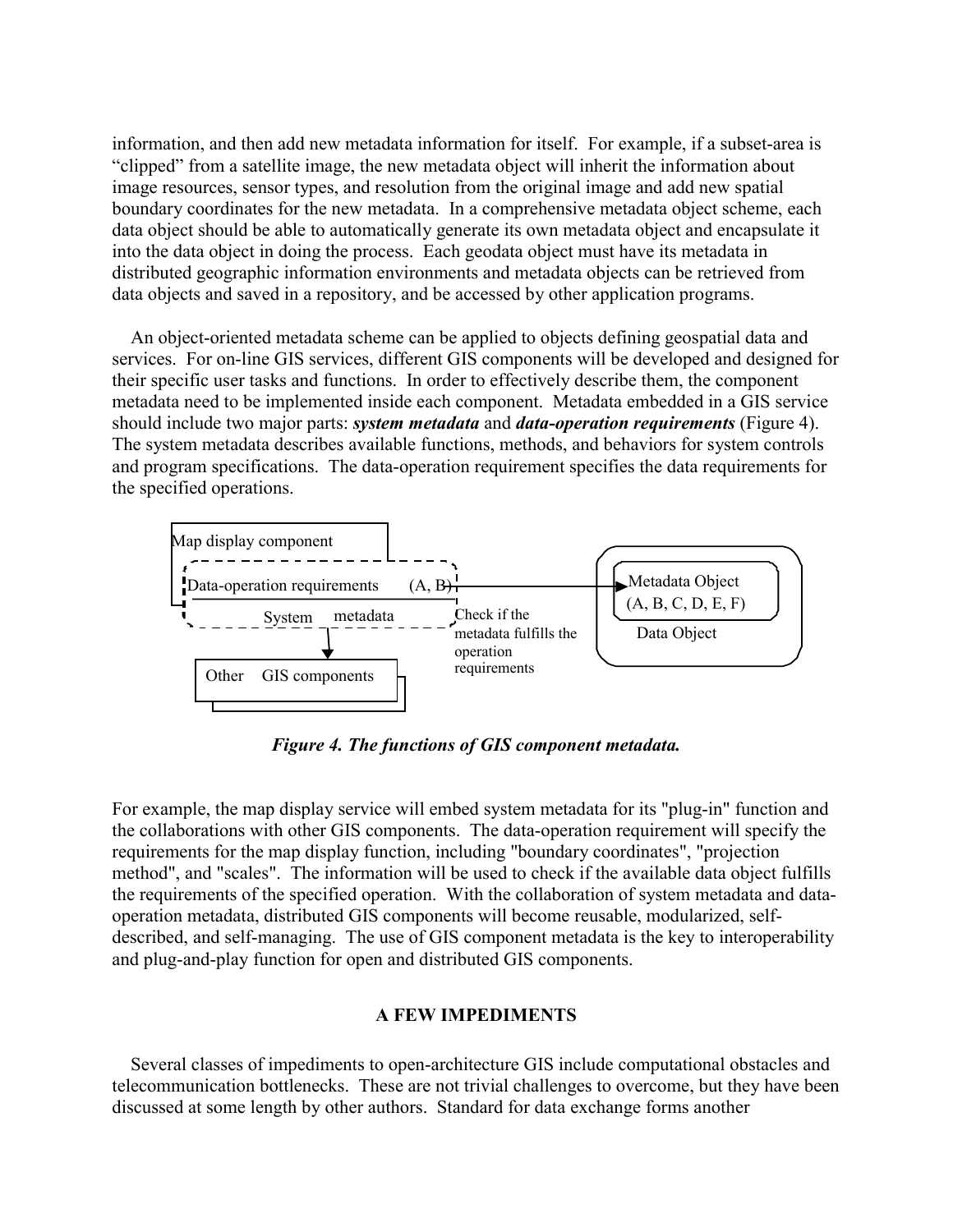impediment: a lack of robust and flexible data models impedes the ability to fully implement intelligent agents for Internet data harvest, and for full exchange and data sharing via online clearinghouses. Again, these issues are complicated, and covered in detail in other outlets. It is interesting that most of the work on standards focuses specifically on data, and not on establishing standards for GIS processes. This impediment is clearly important for implementation of task-oriented distributed components; and yet it has not been widely addressed in the literature on standards to date.

## **Standards for Distributed Services**

 The design of an open system model attempts to solve the problems that arise from a distributed system, where the systems are from different vendors using different data formats and exchange protocols. (Worboy, 1995). The IEEE Technical Committee in Open Systems (TCOS) defines open systems as "a comprehensive and consistent set of international information technology standard and functional standard profiles that specify interface, services, and supporting formats to accomplish interoperability and portability of applications, data, and people." (Ganti and Brayman, 1995, p. 53) Keywords in this quote are "interface" and "services". Examples of the open system model demonstrate elemental distributed services, such as Transmission Control Protocol and Internet Protocol (TCP/IP), X-windows environment, and HTTP. In the GIS domain, an open system model must provide higher level services to support exchange of models and model parameters, automatic metadata construction, error detection, and so forth. Data agents must be able to deliver one data model to a distributed process and receive a different data model to return to the client. Specifications for these kinds of transformations are not yet defined.

 Two major organizations of relevance are the Open GIS Consortium, Inc. (OGC) and ISO/TC211. The main task of OCG is the full integration of geospatial data and geoprocessing resources into mainstream computing and the widespread use of interoperable geoprocessing software and geodata products throughout the information infrastructure (OGC, 1998). ISO/TC211 is the Technical Committee tasked by the International Standards Organization (ISO). ISO/TC211 emphasizes a service-oriented view of geoprocessing technology and a balanced concern for information, application, and systems (Kuhn, 1997). The OpenGIS Services Architecture proposed by the OGC follows ISO Reference Model for Open Distributed Processing (RM-ODP). It itemizes a framework of services required for the development and execution of geospatially oriented applications (OGC, 1998). Currently, the specifications for OpenGIS Services Architecture are still under development.

### **Metadata-Related Issues**

 The use of metadata can support distribution of GIS data and services, such as data identification, establishment of fitness for use, and auto-transfer functions. A comprehensive metadata structure must incorporate service metadata, identifying for a particular class of service what are the input requirements, computational requirements, anticipated output structures, error detection routines, and abort dialogues. This type of metadata is essential for the future development of open and distributed GIS. However, the complexities of various modeling procedures coupled with a myriad of software specifications, may undermine this application of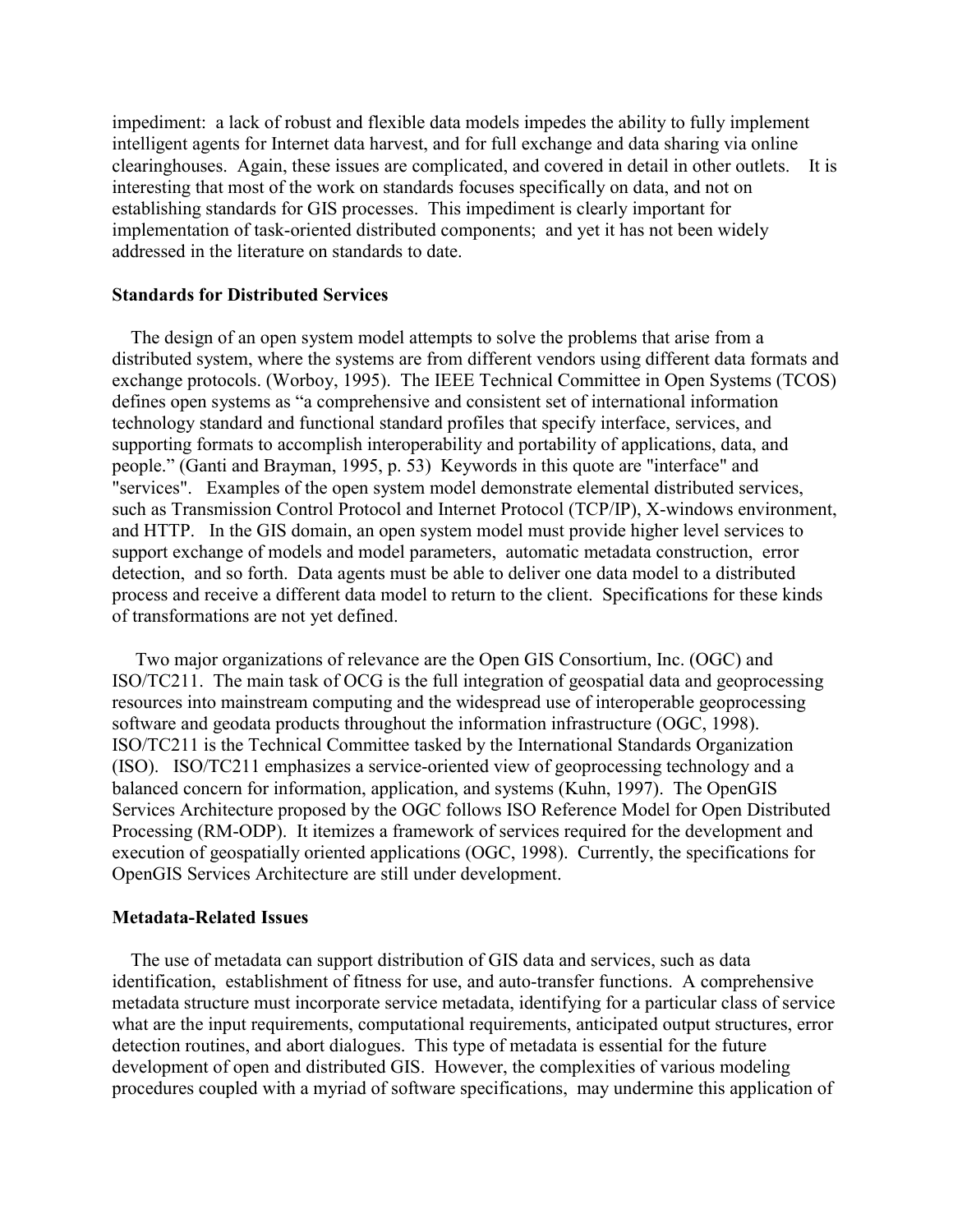metadata design. The construction of metadata should be flexible and application-oriented - such a statement is easy to propose, and very difficult to implement. An alternative approach is to establish "procedure exchange mechanisms" instead of enforcing the standardization of a few metadata structures (Gardner, 1997). These mechanisms may initially amount to middleware, or software patch kits to translate modeling parameters into a system-acceptable form prior to processing. Object data structures seem to promise the most flexibility for distributing geographic information services. Related work includes study of machine-readable features, self retrieval mechanisms, error propagation, and dynamic data lineage (Wu, 1993; Lanter and Surbey, 1994; FGDC, 1995).

### **SUMMARY**

 The long-term goal of "geographic information services" is to facilitate the "synergy" of the GIS community by sharing geographical information, spatial analysis methods, users' experiences and knowledge. This research argues for development of an architecture for open and distributed GIS, which will facilitate distributed geographic information services and improve the development of GIS software. By distributing GIS components within a taskoriented processing environment, the community will move beyond the need for single, bulky GIS packages to adopt a streamlined and more efficient computing strategy. Distributed GIS will encourage geographers and spatial scientists to share their analysis methods, spatial models, and geographic knowledge, which in turn could accelerate the accumulation of spatial analysis theories. Such sharing cannot be accomplished without a robust infrastructure formalizing protocols for exchange of both data and services. The use of metadata will become more and more important for bridging the heterogeneous world in distributed network environments. Continued advances in design of metadata models, and automating the collection of metadata, stand as firm prerequisites to the full establishment of interoperable GIS. Metadata can support portability of services from both functional and technical perspectives.

Portability in turn supports interoperability and encourage the whole GIS community to interact with entire new communities and for geographic information to become even more important to a range of human activities (Goodchild, 1996).

### **Acknowledgments**

 This paper forms a portion of the Alexandria Digital Library Project, jointly sponsored by NSF, NASA, and ARPA. Funding by the National Science Foundation (NSF IRI-94-11330) is greatly appreciated. Matching funds from the University of Colorado are also acknowledged.

#### **REFERENCES**

- Baldonado, M., Chang, C. K., Gravano, L., and Paepcke, A. (1997). The Stanford Digital Library Metadata Architecture, *International Journal on Digital Libraries*, 1: pp.108-121.
- Buehler, K., & McKee, L., editors. (1996). *The Open GIStm Guide: Introduction to Interoperable Geoprocessing*. Wayland, Massachusetts: Open GIS Consortium, Inc.
- Buttenfield, B. P. (1997). The Future of the Spatial Data Infrastructure: Delivering Geospatial Data. *GeoInfo Systems*, June 1997, pp. 18-21.